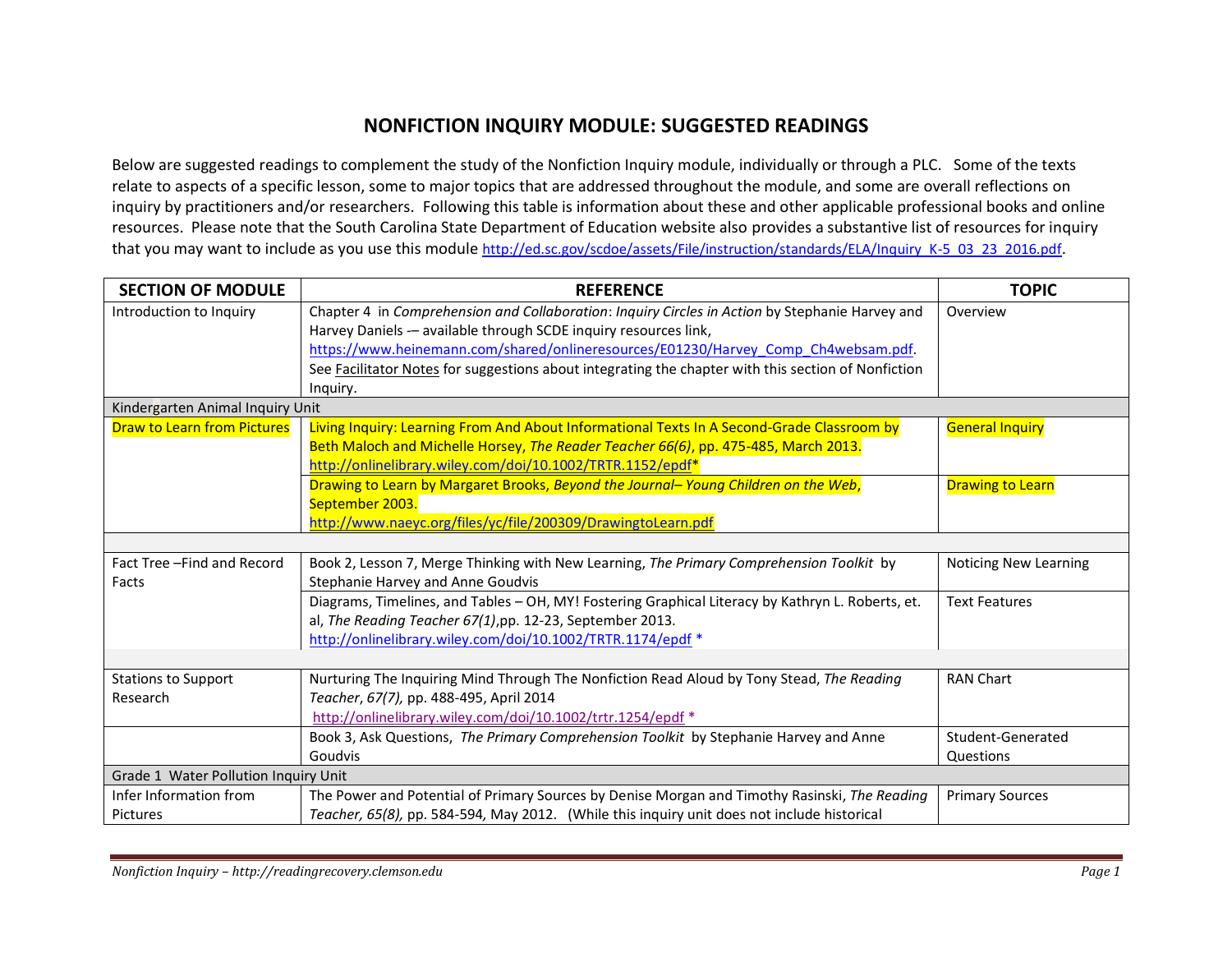| <b>SECTION OF MODULE</b>                       | <b>REFERENCE</b>                                                                                                                                               | <b>TOPIC</b>                                 |
|------------------------------------------------|----------------------------------------------------------------------------------------------------------------------------------------------------------------|----------------------------------------------|
|                                                | documents, reading the photographs is an aspect of primary sources discussed in this article.)<br>http://onlinelibrary.wiley.com/doi/10.1002/TRTR.01086/epdf * |                                              |
|                                                | Book 4, Lesson 14, Make Sense of New Information, The Primary Comprehension Toolkit by<br>Stephanie Harvey and Anne Goudvis                                    | Inferring                                    |
|                                                |                                                                                                                                                                |                                              |
| Research from Digital and<br>Non-Digital Texts | The Real Power of Questions by Ron Ritchhart, Creative Teaching & Learning, Volume 2.4, 2012                                                                   | <b>Teacher Conferring and</b><br>Questioning |
|                                                | http://www.ronritchhart.com/Papers files/The%20Power%20of%20Questions.pdf                                                                                      |                                              |
|                                                | Response: Reading Digitally vs. Reading Paper, Blog by Larry Ferlazzo, May 28, 2016                                                                            | Digital vs. Print Texts                      |
|                                                | http://blogs.edweek.org/teachers/classroom qa with larry ferlazzo/2016/05/response reading<br>digitally vs reading paper.html?cmp=eml-eb-popweek+06032016#     |                                              |
| Grade 2 Weather Inquiry Unit                   |                                                                                                                                                                |                                              |
| Find Wow Facts from                            | The Right Questions by Dan Rothstein and Luz Santana, Educational Leadership (72)2, October                                                                    | Student-Generated                            |
| <b>Multiple Resources</b>                      | 2014. http://www.ascd.org/publications/educational-leadership/oct14/vol72/num02/The-Right-                                                                     | Questions                                    |
|                                                | <b>Questions.aspx</b>                                                                                                                                          |                                              |
|                                                | Chapter 12: Content Literacy, and Chapter 13, Topic Studies: A Framework for Research and                                                                      | <b>General Inquiry</b>                       |
|                                                | Exploration in Strategies That Work, Stephanie Harvey and Anne Goudvis                                                                                         |                                              |
|                                                |                                                                                                                                                                |                                              |
| Compare and Contrast                           | Chapter 3, What We Know about Collaboration, and Chapter 7, Key Lessons in Comprehension,                                                                      | Collaboration in Inquiry                     |
| Information from Different<br>Sources          | Collaboration, and Inquiry in Comprehension and Collaboration by Stephanie Harvey and Harvey<br><b>Daniels</b>                                                 |                                              |
|                                                | Why Talk Is Important in Classrooms by Douglas Fisher, Nancy Frey, and Carol Rothenberg,                                                                       | Importance of Student Talk                   |
|                                                | Chapter 1 of Content-Area Conversations: How to Plan Discussion-Based Lessons for Diverse                                                                      |                                              |
|                                                | Language Learners, ASCD 2008.<br>http://www.ascd.org/publications/books/108035/chapters/Why-Talk-Is-Important-in-                                              |                                              |
|                                                | Classrooms.aspx                                                                                                                                                |                                              |
|                                                |                                                                                                                                                                |                                              |
| Synthesize Information to                      | In a World of Mandates, Making Space for Inquiry by Lindsay Guccione, The Reading Teacher,                                                                     | General Inquiry                              |
| <b>Draw Conclusions</b>                        | 64(7), pp. 515-519, April 2011.                                                                                                                                |                                              |
|                                                | http://onlinelibrary.wiley.com/doi/10.1598/RT.64.7.5/epdf *                                                                                                    |                                              |
|                                                | Book 6, Lesson 21, Explore and Investigate in The Primary Comprehension Toolkit by Stephanie<br>Harvey and Anne Goudvis                                        | Synthesize Information                       |
|                                                |                                                                                                                                                                |                                              |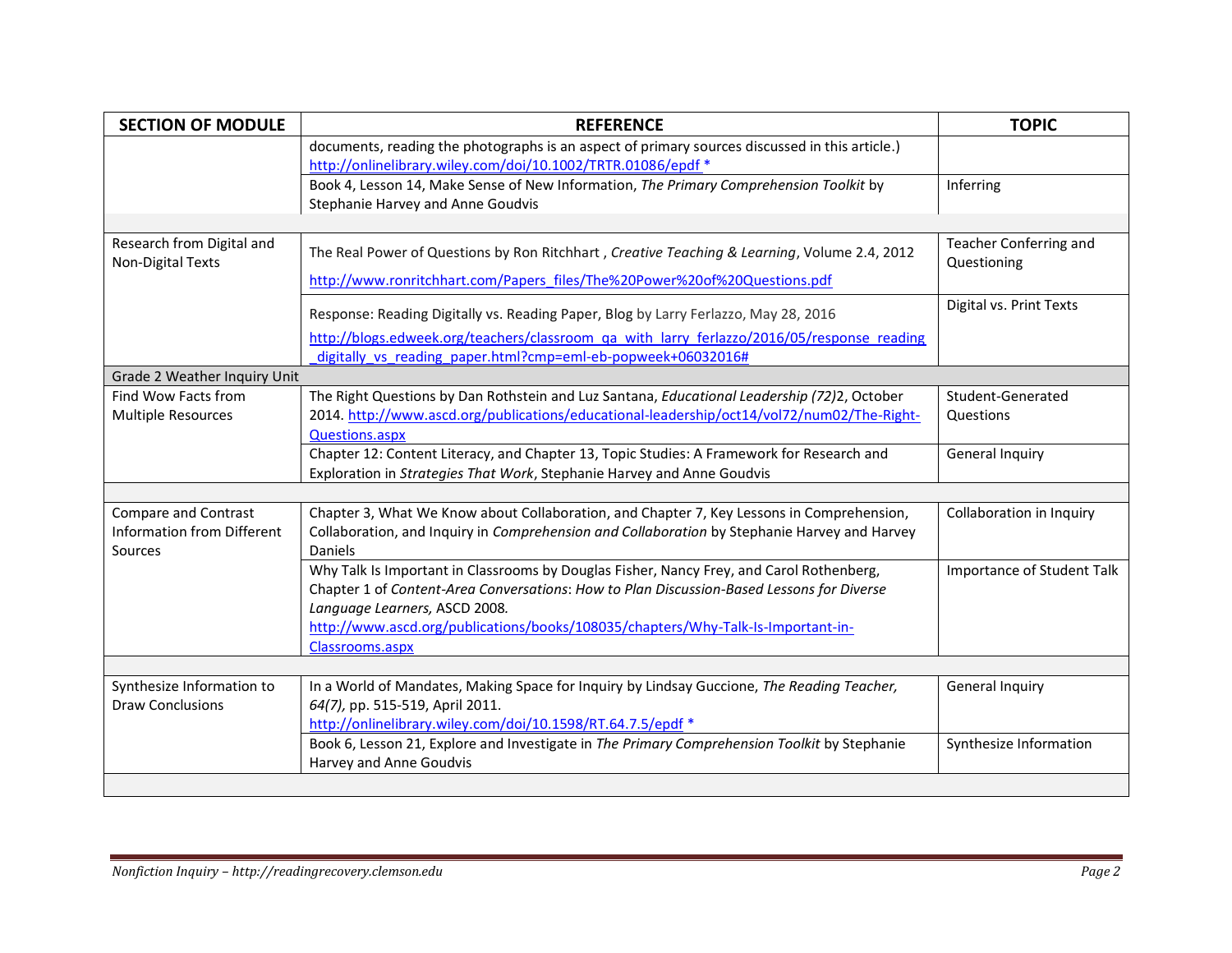| <b>SECTION OF MODULE</b>    | <b>REFERENCE</b>                                                                                    | <b>TOPIC</b>                 |
|-----------------------------|-----------------------------------------------------------------------------------------------------|------------------------------|
| Create Video Scripts that   | Chapter 9: Curricular Inquiries, in Comprehension and Collaboration by Stephanie Harvey and         | <b>Inquiry Unit Examples</b> |
| are Interesting as well as  | <b>Harvey Daniels</b>                                                                               |                              |
| Informative                 |                                                                                                     |                              |
|                             | Managing Messy Learning by Suzie Boss, Educational Leadership 67(1), September 2009                 | Multi-Media Projects         |
|                             | http://www.ascd.org/publications/educational-leadership/sept09/vol67/num01/Managing-                |                              |
|                             | Messy-Learning.aspx                                                                                 |                              |
|                             |                                                                                                     |                              |
| Culminating Projects: Self, | Chapter 12, Assessment and Evaluation, in Comprehension and Collaboration (note rubric for each     | Assessment                   |
| Peer, and Teacher           | phase of inquiry, not only final products)                                                          |                              |
| Assessment                  | Inquiry Based Learning, Ontario Ministry of Education Capacity Building Series, Secretariat Special | General Inquiry - Summing    |
|                             | Edition #32, May 2013                                                                               | Up and Reflecting            |
|                             | http://www.edu.gov.on.ca/eng/literacynumeracy/inspire/research/CBS InquiryBased.pdf                 |                              |

*\* Articles from The Reading Teacher are accessible online with a subscription to the journal.*

## **PROFESSIONAL BOOKS**

| <b>Professional Books</b>                                                                                                                                 | <b>Information, Samples, Resources</b>                  | <b>Topics</b>                                                               |
|-----------------------------------------------------------------------------------------------------------------------------------------------------------|---------------------------------------------------------|-----------------------------------------------------------------------------|
|                                                                                                                                                           | from these books:                                       |                                                                             |
| Comprehension and Collaboration: Inquiry Circles in Action by<br>Stephanie Harvey and Harvey Daniels, Heinemann, 2009.                                    | http://www.heinemann.com/products/E06286.aspx           | Overall Inquiry                                                             |
| The Primary Comprehension Toolkit by Stephanie Harvey and<br>Anne Goudvis, Heinemann First Hand, 2008.                                                    | http://www.heinemann.com/products/E00997.aspx           | <b>Informational Text</b><br>Comprehension                                  |
| Strategies That Work: Teaching Comprehension for<br>Understanding and Engagement, $2^{nd}$ ed., by Stephanie Harvey<br>and Anne Goudvis, Stenhouse, 2007. | https://www.stenhouse.com/content/strategies-work       | <b>Informational Text</b><br>Comprehension                                  |
| Exploring Informational Texts: From Theory to Practice, edited<br>by Linda Hoyt, Margaret Mooney, and Brenda Parkes,<br>Heinemann, 2003                   | http://www.heinemann.com/products/E00472.aspx           | <b>Informational Text</b><br>(connections to guided<br>reading and writing) |
| Make It Real: Strategies for Success with Informational Texts<br>by Linda Hoyt, Heinemann, 2002                                                           | http://www.heinemann.com/products/E00537.aspx           | <b>Informational Text</b><br>comprehension                                  |
| Learning for Real: Teaching Content and Literacy Across the<br>Curriculum by Heidi Mills, Heinemann, 2014                                                 | http://www.heinemann.com/products/E04603.aspx           | Overall Inquiry                                                             |
| Inside Information: Developing Powerful Readers and Writers                                                                                               | https://shop.scholastic.com/shop/ProductDisplayView?pro | Overall Inquiry                                                             |